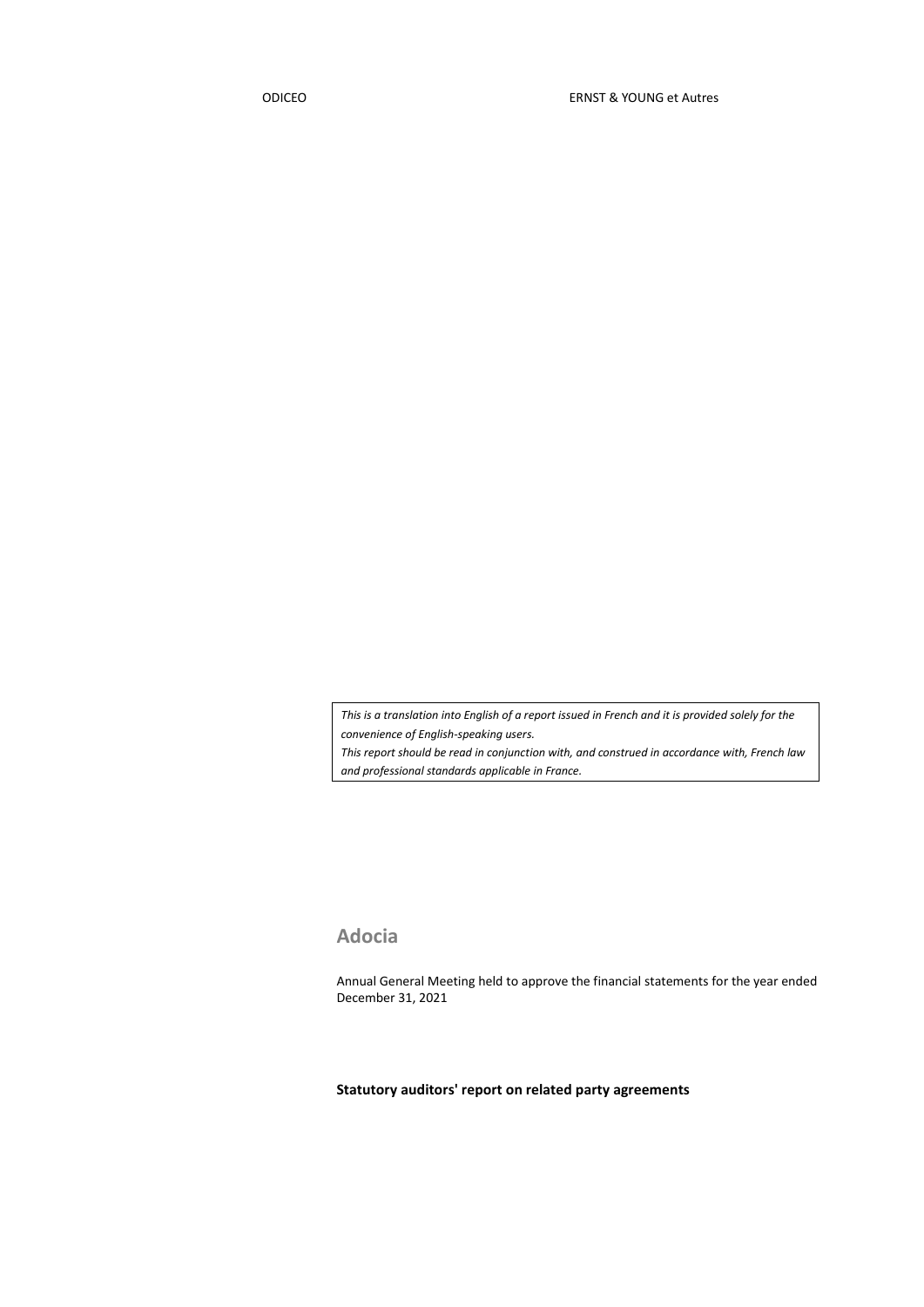### **ODICEO**

115, boulevard de Stalingrad CS 52038 69616 Villeurbanne S.A. au capital de € 275 000 430 130 393 R.C.S. Lyon

Commissaire aux Comptes Membre de la compagnie régionale de Lyon-Riom

#### **ERNST & YOUNG et Autres**

Tour Oxygène 10-12, boulevard Marius Vivier Merle 69393 Lyon cedex 03 S.A.S. à capital variable 438 476 913 R.C.S. Nanterre

Commissaire aux Comptes Membre de la compagnie régionale de Versailles et du Centre

**Adocia**

Annual General Meeting held to approve the financial statements for the year ended December 31, 2021

**Statutory auditors' report on related party agreements**

To the Shareholders,

In our capacity as statutory auditors of your Company, we hereby present to you our report on related party agreements.

We are required to inform you, on the basis of the information provided to us, of the terms and conditions of those agreements indicated to us, or that we may have identified in the performance of our engagement, as well as the reasons justifying why they benefit the Company. We are not required to give our opinion as to whether they are beneficial or appropriate or to ascertain the existence of other agreements. It is your responsibility, in accordance with Article R. 225-31 of the French Commercial Code *(Code de commerce)*, to assess the relevance of these agreements prior to their approval.

We are also required, where applicable, to inform you in accordance with Article R. 225-31 of the French Commercial Code *(Code de commerce)* of the continuation of the implementation, during the year ended December 31, 2021, of the agreements previously approved by the Annual General Meeting.

We performed those procedures which we deemed necessary in compliance with professional guidance issued by the French Institute of Statutory Auditors *(Compagnie nationale des commissaires aux comptes)* relating to this type of engagement.